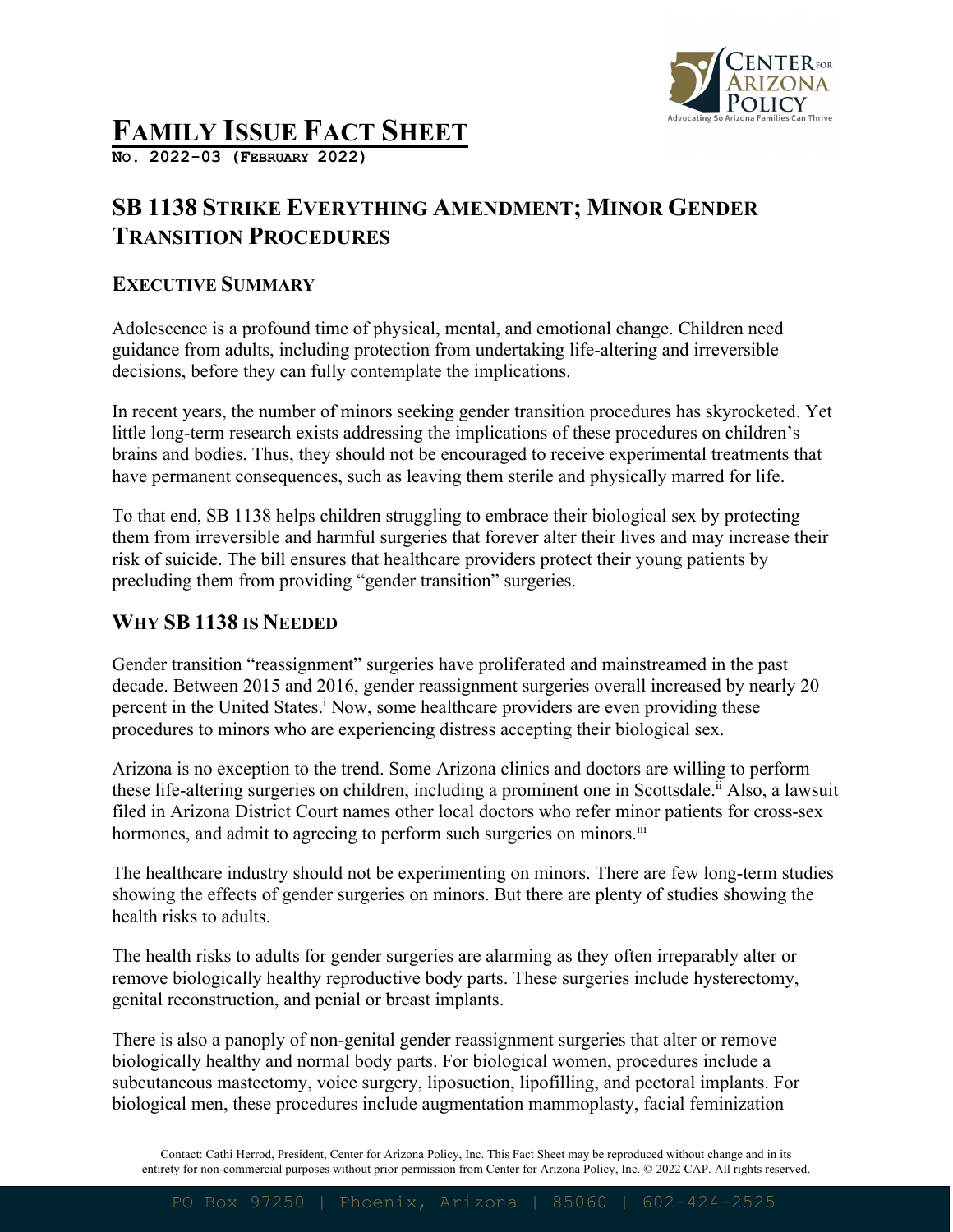

surgery, liposuction, lipofilling, voice surgery, thyroid cartilage reduction, gluteal augmentation, and hair reconstruction.

Taking such risks at a tender age is also unnecessary. Studies confirm at least 80 to 95 percent of children experiencing gender conflict grow comfortable with their biological gender during the course of growing up.<sup>iv</sup> Yet, if they are subject to surgeries, their bodies will be fundamentally, and likely forever, changed.

#### **WHAT SB 1138 DOES**

SB 1138 protects Arizona's adolescents by prohibiting physicians from providing irreversible "gender reassignment" surgery to minors.

The legislation includes exceptions in cases of medically verifiable disorders of sex development.

#### **TALKING POINTS**

- **SB 1138 helps children struggling to embrace their biological sex by protecting them from irreversible and harmful surgery. Teens need real help, not harm.**
- **Minors cannot buy alcohol, cigarettes, vote, get a tattoo, or even buy cough syrup over the counter – they certainly cannot consent to a drastic decision with permanent consequences like an attempted physical gender transformation.**
- **Physicians and clinics in Arizona are already providing gender transition procedures. SB 1138 will protect our children from these experimental and dangerous surgeries.**
- **The best treatment for gender identity conflict has shown to be allowing adolescence to play out naturally. Studies have shown at least 80 to 95 percent of children experiencing gender conflict grow comfortable with their biological gender when left uninterrupted.**
- **Studies have shown that so-called "sex reassignment" surgery does not improve mental health or lower suicide rates among those struggling with gender identity conflict.** One major study in Sweden revealed that 10 to 15 years out, the suicide rate of those who had undergone sex reassignment surgery was 20 times that of comparable peers. It found those who undergo so-called "gender reassignment" surgery "have considerably higher risks for mortality, suicidal behavior, and psychiatric morbidity than the general population."v

### **CONCLUSION**

Contact: Cathi Herrod, President, Center for Arizona Policy, Inc. This Fact Sheet may be reproduced without change and in its entirety for non-commercial purposes without prior permission from Center for Arizona Policy, Inc. © 2022 CAP. All rights reserved.